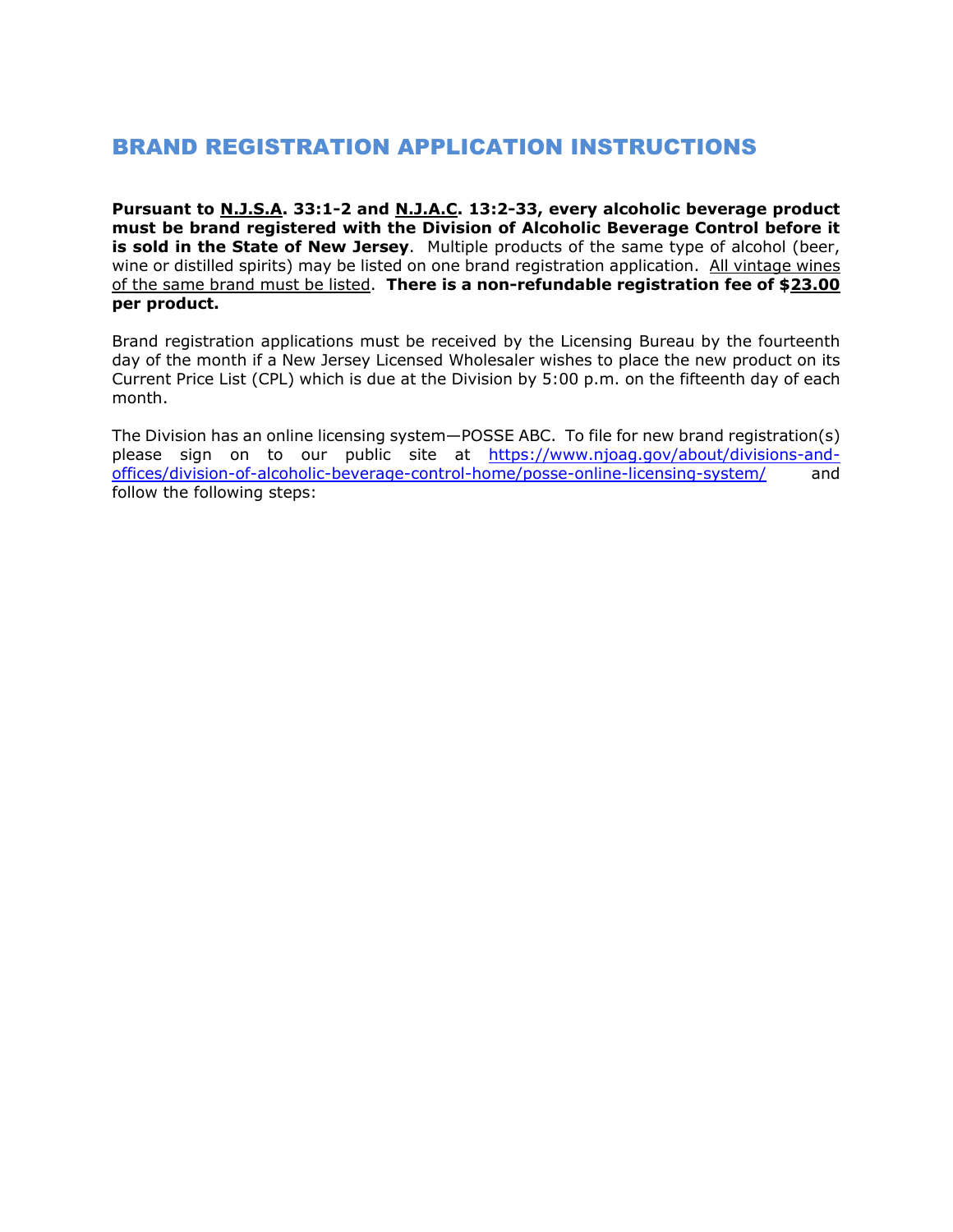# Registration-Create POSSE Account

If you do not have a POSSE account, you will need to register in the POSSE system. Click on the "Register".

| Click here to<br>register                                                                                                                                                                                                                                                                                                                                                                                                                                                                       | Licensee/Public users<br>Login<br>Register                                                                                                                                                                                                                                                                                                                                                                                                                                                                                                                                                                                                                                                                                                 | <b>Municipal Users</b><br>Login<br>Register/Amend                                          |
|-------------------------------------------------------------------------------------------------------------------------------------------------------------------------------------------------------------------------------------------------------------------------------------------------------------------------------------------------------------------------------------------------------------------------------------------------------------------------------------------------|--------------------------------------------------------------------------------------------------------------------------------------------------------------------------------------------------------------------------------------------------------------------------------------------------------------------------------------------------------------------------------------------------------------------------------------------------------------------------------------------------------------------------------------------------------------------------------------------------------------------------------------------------------------------------------------------------------------------------------------------|--------------------------------------------------------------------------------------------|
| THE STATE OF NEW JERSEY<br>P,<br><b>DEPARTMENT OF LAW &amp; PUBLIC SAFETY</b><br><b>OFFICE OF THE ATTORNEY GENERAL</b><br><b>OAG Home</b><br>DIVISION OF ALCOHOLIC BEVERAGE CONTROL<br>Home<br><b>Online Registration</b>                                                                                                                                                                                                                                                                       |                                                                                                                                                                                                                                                                                                                                                                                                                                                                                                                                                                                                                                                                                                                                            | ABC Home 1 Contact ABC 1 Licensing/Permits<br>12                                           |
| where you can confirm your registration.<br>Email:<br>"Confirm Email:<br>Password:<br>Confirm Password:<br>YOUR INFORMATION<br>First Name:<br>Last Name:<br><b>Phone Number:</b><br><b>Cell Phone:</b>                                                                                                                                                                                                                                                                                          | Please register online. All fields with asterisks must be filled out in order to proceed. Once you have completed this screen, the system will send a confirmation email with a link to this website<br><b>Password must:</b><br>- be at least 8 characters<br>- contain at least one (1) letter and one (1) number<br>- contain at least 1 special character ! # @ \$ ^ + \ [ ] ~ - /<br>- contain at least 1 Upper and 1 Lower case letter<br>First Name and Last Name must start with<br>an Upper or Lower case letter<br>By entering a Cell Phone number you are agreeing to allow NJ ABC to<br>send you text messages with information to recover your account.<br>OOpt out of text notifications<br>Messages / data rates may apply. |                                                                                            |
| ARE YOU AN EXISTING LICENSE HOLDER?<br>Segment.<br>* Please enter the Access Code issued to you on your Renewal Notice. It is located<br>on the label that has your license number and name. If you cannot locate that<br>number please contact the ABC main line at 609-984-2830.<br>Enter your access code in the "Online Access Code" box below.<br><b>Online Access Code:</b><br>SECURITY QUESTION FOR PASSWORD RESET<br>"Security Question:<br>(None)<br><b>Security Answer:</b><br>"Code: | Have you received an Online Access Code? If so, answer Yes to the question below and you will be able to enter your code to link your new account to your existing licenses. If you are not a<br>licensee, you will not be issued an access code, but need to register to apply for a Social Affair Permit or a Limited Transportation Permit. Answer no and continue to the Security Question<br><b>O</b> Yes<br>The security question is used in case you forget your password. You will need to know the answer to this question in order to regain access to the system.<br>v<br>Enter the code you see below.                                                                                                                         | If you do not have an access<br>code, answer NO and continue<br>with the account creation. |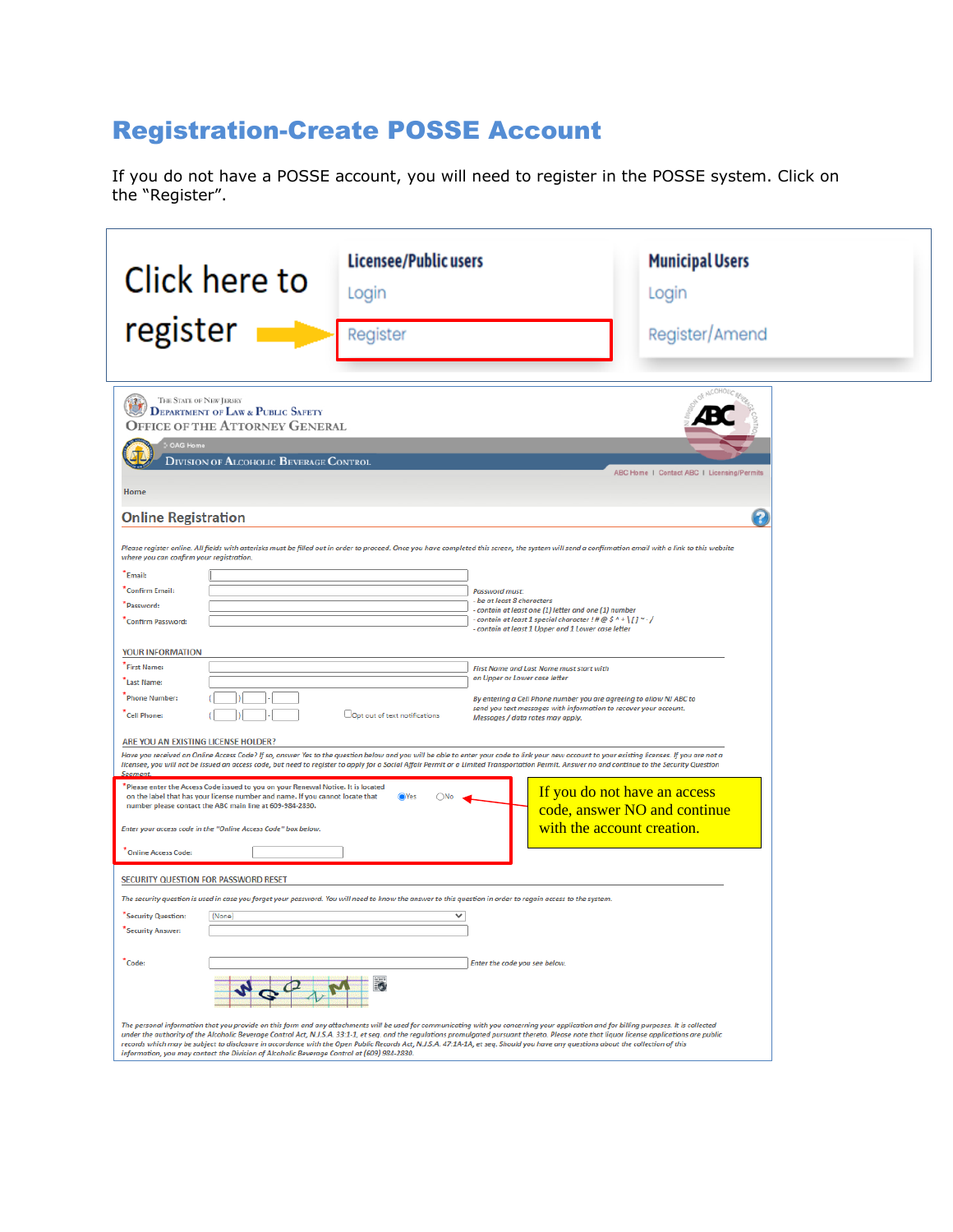## POSSE LOGIN PAGE

If you have an existing POSSE account, click on the link below: [https://www.njoag.gov/about/divisions-and-offices/division-of-alcoholic-beverage](https://www.njoag.gov/about/divisions-and-offices/division-of-alcoholic-beverage-control-home/posse-online-licensing-system/)[control-home/posse-online-licensing-system/](https://www.njoag.gov/about/divisions-and-offices/division-of-alcoholic-beverage-control-home/posse-online-licensing-system/)

|                                |                                          | <b>DIVISION OF ALCOHOLIC BEVERAGE CONTROL</b> |
|--------------------------------|------------------------------------------|-----------------------------------------------|
| $\mathbf{R}$                   | <b>POSSE</b> ABC Online Licensing System |                                               |
| Licensee/Public users<br>Login | <b>Municipal Users</b><br>Login          | <b>Law Enforcement Users</b><br>Login         |
| Register                       | Register/Amend                           | Register/Amend                                |
| <b>FAQs</b>                    |                                          | $\mathcal{E}$                                 |
|                                |                                          |                                               |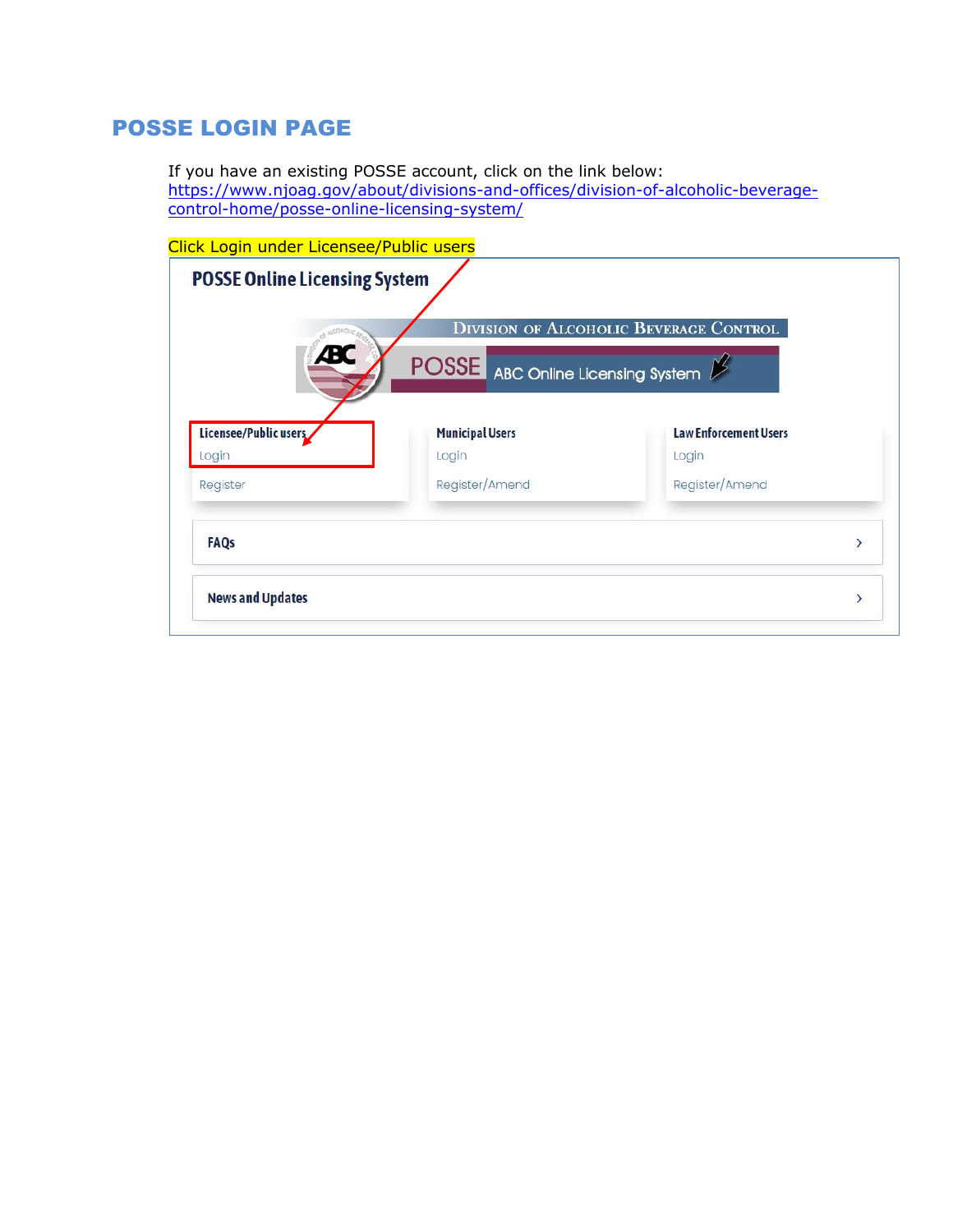## How to Register a Product

#### **Below are specific instructions for completion of the application once you have registered and logged into the POSSE system:**

#### Click on Product/Registration

| THE STATE OF NEW JERSEY<br><b>DEPARTMENT OF LAW &amp; PUBLIC SAFETY</b><br>OFFICE OF THE ATTORNEY GENERAL                                                                                                                                                                                                                                                                                                                                                                                                 |                                            |
|-----------------------------------------------------------------------------------------------------------------------------------------------------------------------------------------------------------------------------------------------------------------------------------------------------------------------------------------------------------------------------------------------------------------------------------------------------------------------------------------------------------|--------------------------------------------|
| - OAG Home<br><b>DIVISION OF ALCOHOLIC PEVERAGE CONTROL</b><br>Main Menu   My Profile   Help Videos/   Sign Out                                                                                                                                                                                                                                                                                                                                                                                           | ABC Home 1 Contact ABC 1 Licensing/Permits |
| Welcome to Online ABC!                                                                                                                                                                                                                                                                                                                                                                                                                                                                                    |                                            |
| <b>ANNOUNCEMENTS</b><br>10/29/2020 Attention all Brand Registrants<br>Please be aware that Product/Brand registration(s) will expire on December 31, 2020. The Product/Brand renewal process<br>will start on November 15, 2020. Brand Registrants may initiate their renewal process at that time. All fees related to<br>product registration are non-refundable by the Division. Products that are not renewed prior to January 15, 2021 will<br>automatically become expired if they are not renewed. |                                            |
| Current Price List (CPL)<br>Licensing                                                                                                                                                                                                                                                                                                                                                                                                                                                                     |                                            |
| View Payment Activity<br>Permitting                                                                                                                                                                                                                                                                                                                                                                                                                                                                       |                                            |
| Product/Brand Registration<br>Licensing Documents / Templates                                                                                                                                                                                                                                                                                                                                                                                                                                             |                                            |

#### Click on Register Product

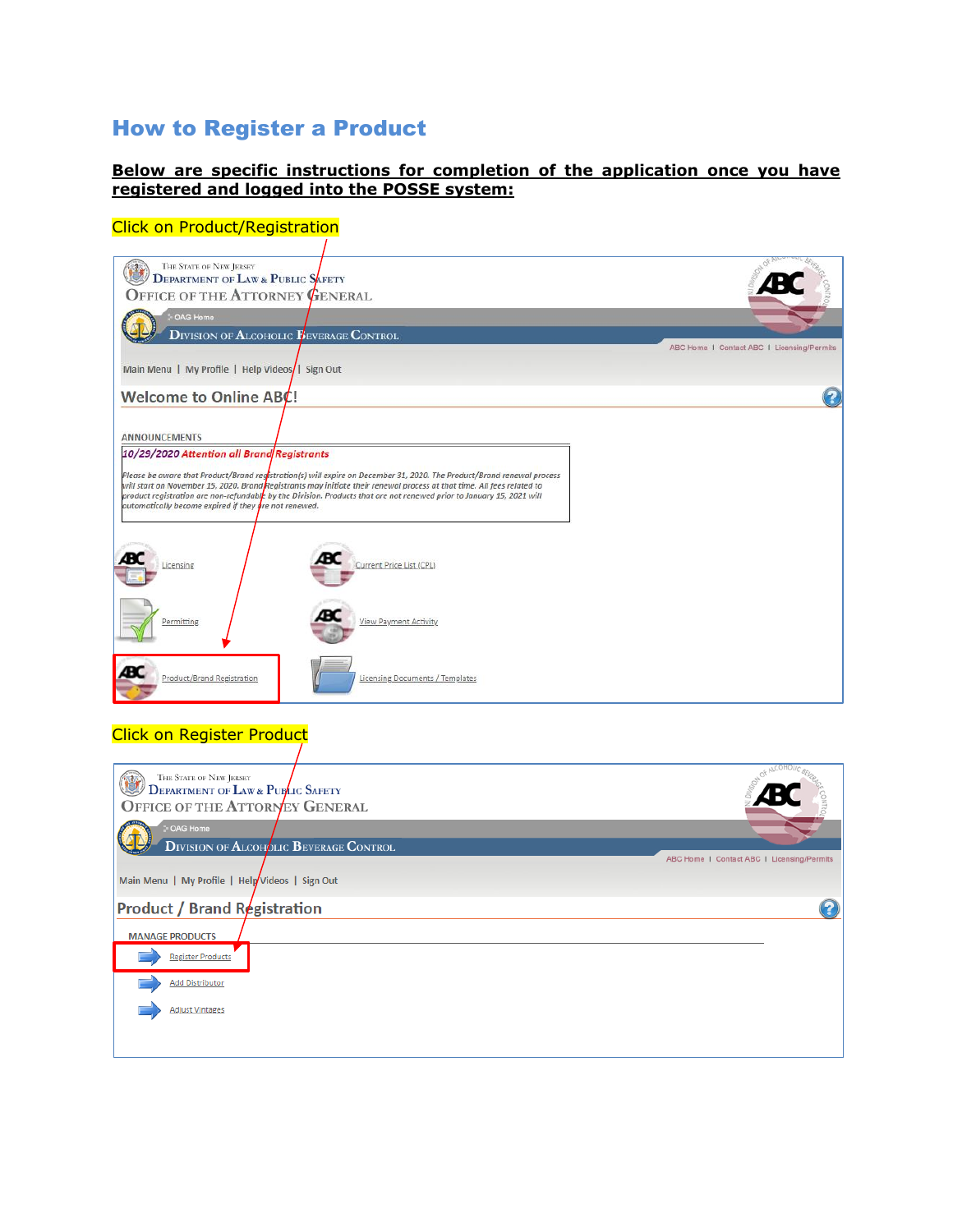#### **Filing Status:**

Please indicate whether you are filing as brand owner or authorized agent.

If you are filing as an authorized agent of the brand owner, you must have in your possession a letter of appointment from the brand owner authorizing your company to register brands in New Jersey.

### Classification:

Please indicate the classification (beer, wine, cider, mead or distilled spirits) of those brands to be registered.

| <br>THE STATE OF NEW JERSEY<br><b>DEPARTMENT OF LAW &amp; PUBLIC SAFETY</b><br><b>OFFICE OF THE ATTORNEY GENERAL</b><br><b>OAG Home</b>                                                                                                         |                             |                          |                                                                       |                   |                                            |
|-------------------------------------------------------------------------------------------------------------------------------------------------------------------------------------------------------------------------------------------------|-----------------------------|--------------------------|-----------------------------------------------------------------------|-------------------|--------------------------------------------|
| <b>DIVISION OF ALCOHOLIC BEVERAGE CONTROL</b>                                                                                                                                                                                                   |                             |                          |                                                                       |                   | ABC Home   Contact ABC   Licensing/Permits |
| Main Menu   My Profile   Help Videos   Sign Out                                                                                                                                                                                                 |                             |                          |                                                                       |                   |                                            |
| <b>Product Registration Application</b>                                                                                                                                                                                                         |                             |                          |                                                                       |                   |                                            |
| The TTB/COLA column in the table below is to indicate whether the product being registered has received TTB label approval.<br>If TTB label approval has not been received, a detailed explanation will need to be provided.<br><b>PRODUCTS</b> |                             |                          |                                                                       |                   |                                            |
| *Name                                                                                                                                                                                                                                           | *Product Type               | <b>Vintages</b>          | *TTB / COLA                                                           |                   |                                            |
| test product                                                                                                                                                                                                                                    | Wine<br>$\checkmark$        | <b>Select Vintage(s)</b> | $OYes$ $ONo$                                                          | <b>X</b> Remove   |                                            |
| <b>Add Product</b>                                                                                                                                                                                                                              | (None)<br><b>Beer</b>       |                          |                                                                       |                   |                                            |
| Use the field below to request a vintage that                                                                                                                                                                                                   | Cider                       |                          | /or to identify any product(s) with a deposit label of another state. |                   |                                            |
|                                                                                                                                                                                                                                                 | <b>Distilled Spirits</b>    |                          |                                                                       |                   |                                            |
|                                                                                                                                                                                                                                                 | Mead                        |                          |                                                                       |                   |                                            |
|                                                                                                                                                                                                                                                 | Perry                       |                          |                                                                       |                   |                                            |
|                                                                                                                                                                                                                                                 | Wine                        |                          |                                                                       |                   |                                            |
| $\leftarrow$ Back                                                                                                                                                                                                                               | Cancel Product Registration |                          |                                                                       | <b>Save Draft</b> | $\rightarrow$ Next                         |

#### **Deposit Marked Labels:**

For malt alcoholic beverages (with the exception of malt coolers and cider products) deposit information may appear on a label sold in New Jersey only if the brand registrant submits a certification statement that the *total of all shipments* from the brewery for the past full or part calendar year in New Jersey did not exceed 3,000 barrels of 31 fluid gallon capacity or the container equivalent.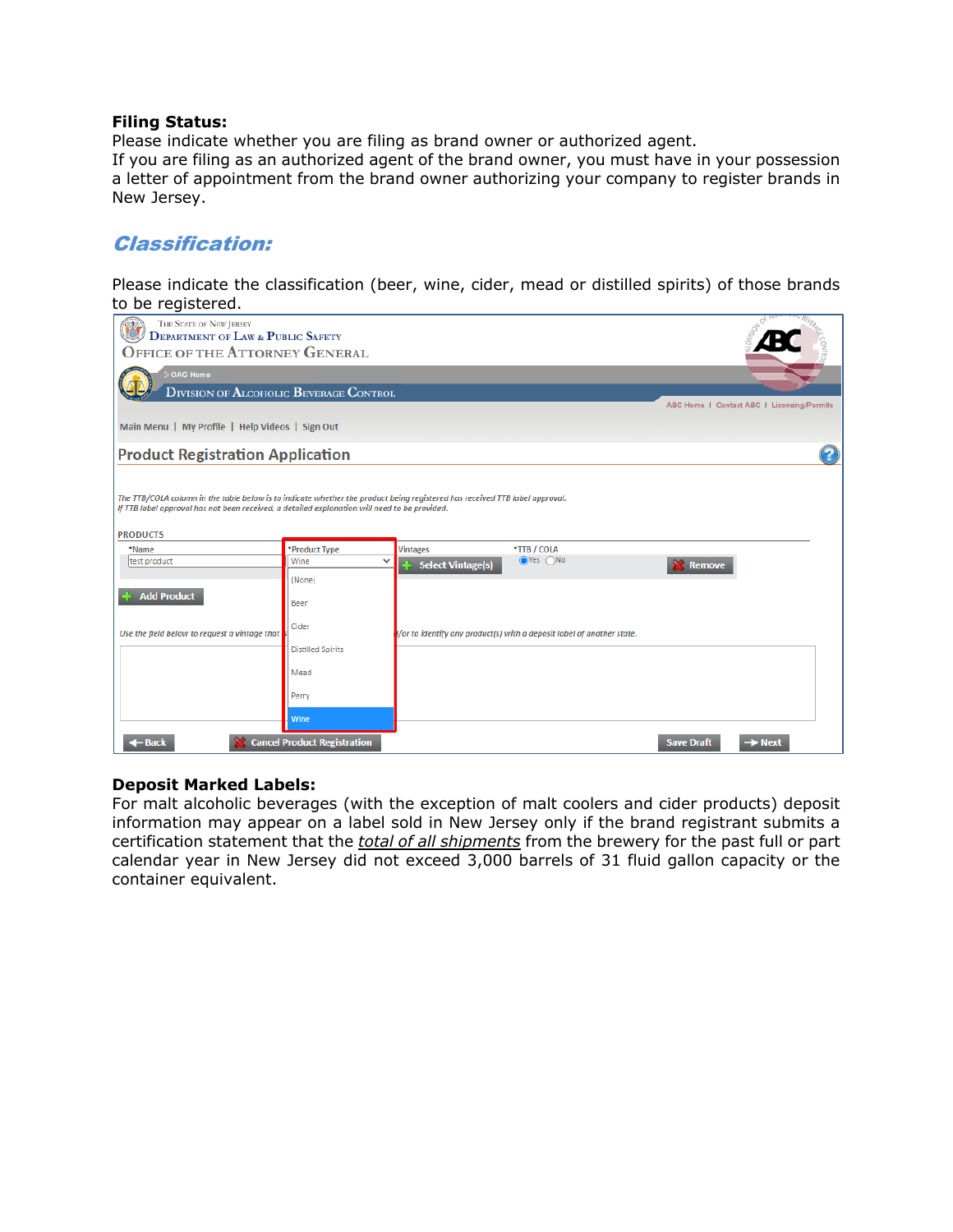# T.T.B. & Authorization Letter

#### **Questions on T.T.B. Label Approval and Authorization Letter:**

If the registrant fails to answer this or responds to the questions as "no", the Brand Registration application will not be processed by the Division. A text box will appear where you must provide a justification.

| <b>Product Registration Application</b>                                                                                                                                                                                      |  |
|------------------------------------------------------------------------------------------------------------------------------------------------------------------------------------------------------------------------------|--|
| The TTB/COLA column in the table below is to indicate whether the product being registered has received TTB label approval.<br>If TTB label approval has not been received, a detailed explanation will need to be provided. |  |
| <b>PRODUCTS</b>                                                                                                                                                                                                              |  |
| *TTB / COLA<br>*Product Type<br><b>Vintages</b><br>*Name<br>$O$ Yes $O$ No<br>(None)<br>$\checkmark$<br><b>X</b> Remove                                                                                                      |  |
| <b>Add Product</b><br>C.                                                                                                                                                                                                     |  |
| Use the field below to request a vintage that is not available for selection and/or to identify any product(s) with a deposit label of another state.                                                                        |  |
|                                                                                                                                                                                                                              |  |
|                                                                                                                                                                                                                              |  |
|                                                                                                                                                                                                                              |  |
| <b>X</b> Cancel Product Registration<br>$\leftarrow$ Back<br><b>Save Draft</b><br>$\rightarrow$ Next                                                                                                                         |  |

When registering a product that is under 7% alcohol and the response is "no" you must indicate that information in the text box that appears.

| Use the field below to request a vintage that is not available for selection and/or to identify any product(s) with a deposit label of another state. |                                     |                   |                    |  |
|-------------------------------------------------------------------------------------------------------------------------------------------------------|-------------------------------------|-------------------|--------------------|--|
|                                                                                                                                                       |                                     |                   |                    |  |
|                                                                                                                                                       |                                     |                   |                    |  |
|                                                                                                                                                       |                                     |                   |                    |  |
| t Back                                                                                                                                                | <b>Stancel Product Registration</b> | <b>Save Draft</b> | $\rightarrow$ Next |  |

T.T.B. label approvals or Letters of Authorization do not have to be sent to the Division however, the Division expects that all registrants are able produce this documentation immediately upon request.

#### **Products:**

For each product listed, type the brand name as it appears on the Certificate of Label Approval issued by the T.T.B. Wine - List all vintages for product named. Each flavor or variety of product should be registered individually.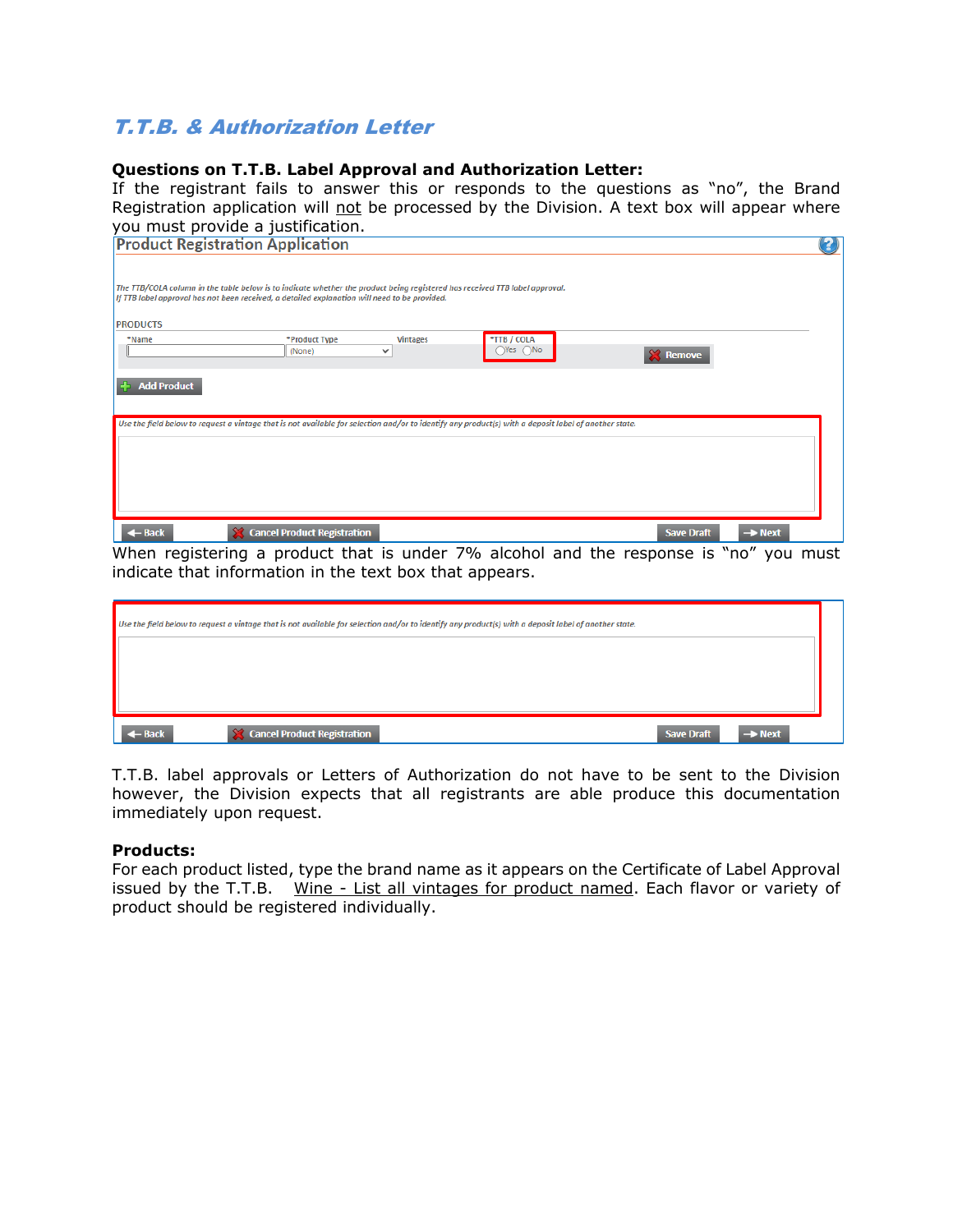# **Distributors**

#### **Designated Distributors:**

| OAG Home                                                                                               |                                            |
|--------------------------------------------------------------------------------------------------------|--------------------------------------------|
| <b>DIVISION OF ALCOHOLIC BEVERAGE CONTROL</b>                                                          | ABC Home I Contact ABC I Licensing/Permits |
| Main Menu   My Profile   Help Videos   Sign Out                                                        |                                            |
| <b>Product Registration Application</b>                                                                |                                            |
|                                                                                                        |                                            |
| <b>DISTRIBUTORS</b>                                                                                    |                                            |
| If your Distributor has supplied you with a License Number, please enter License Number and Name here. |                                            |
| *License Number<br>*Licensee<br>123<br>$-123$<br>1234<br> 12<br>distributor<br><b>X</b> Remove         |                                            |
| 123<br>5678<br>$ 12\rangle$<br>$-123$<br>distributor two<br><b>X</b> Remove                            |                                            |
| <b>Add Distributor</b>                                                                                 |                                            |
| If your Distributor has supplied you with a Permit Number, please enter Permit Number and Name here.   |                                            |
| *Permit Number<br>*Permittee                                                                           |                                            |
| <b>Add TAP Distributor</b>                                                                             |                                            |
| <b>Cancel Product Registration</b><br>$\leftarrow$ Back                                                | <b>Save Draft</b><br>$\rightarrow$ Next    |
|                                                                                                        | Screen ID: 1626313                         |
| Copyright © 2015 Computronix                                                                           |                                            |
|                                                                                                        |                                            |

List all licensed wholesalers who will be selling the products in New Jersey with their corresponding license numbers.

Please do not list any "24" type licenses since these are Additional Warehouse licenses and do not have a NJ sales privilege.

If a distributor has multiple licenses under different trade names, all license numbers must be disclosed on the application.

If you have a New Jersey wholesale license and wish to distribute these products, please include YOUR license name and YOUR number in this area.

#### **Designated Distributors (Out of State Winery License):**

Out of State Winery Licensees must register their products through the Division's online licensing system, POSSE, prior to shipping any products.

Please be advised that in order to distribute products that were previously registered, you must be added as a distributor for those products. An amendment must be filed and only the registrant of those products can file the amendment on POSSE to add the Out of State Winery Licensee as a distributor.

#### **Certification Statement:**

Since the Certificate of Label Approval and authorization letters are no longer required to be filed with your new brand registration applications, brand registrants filing online are certifying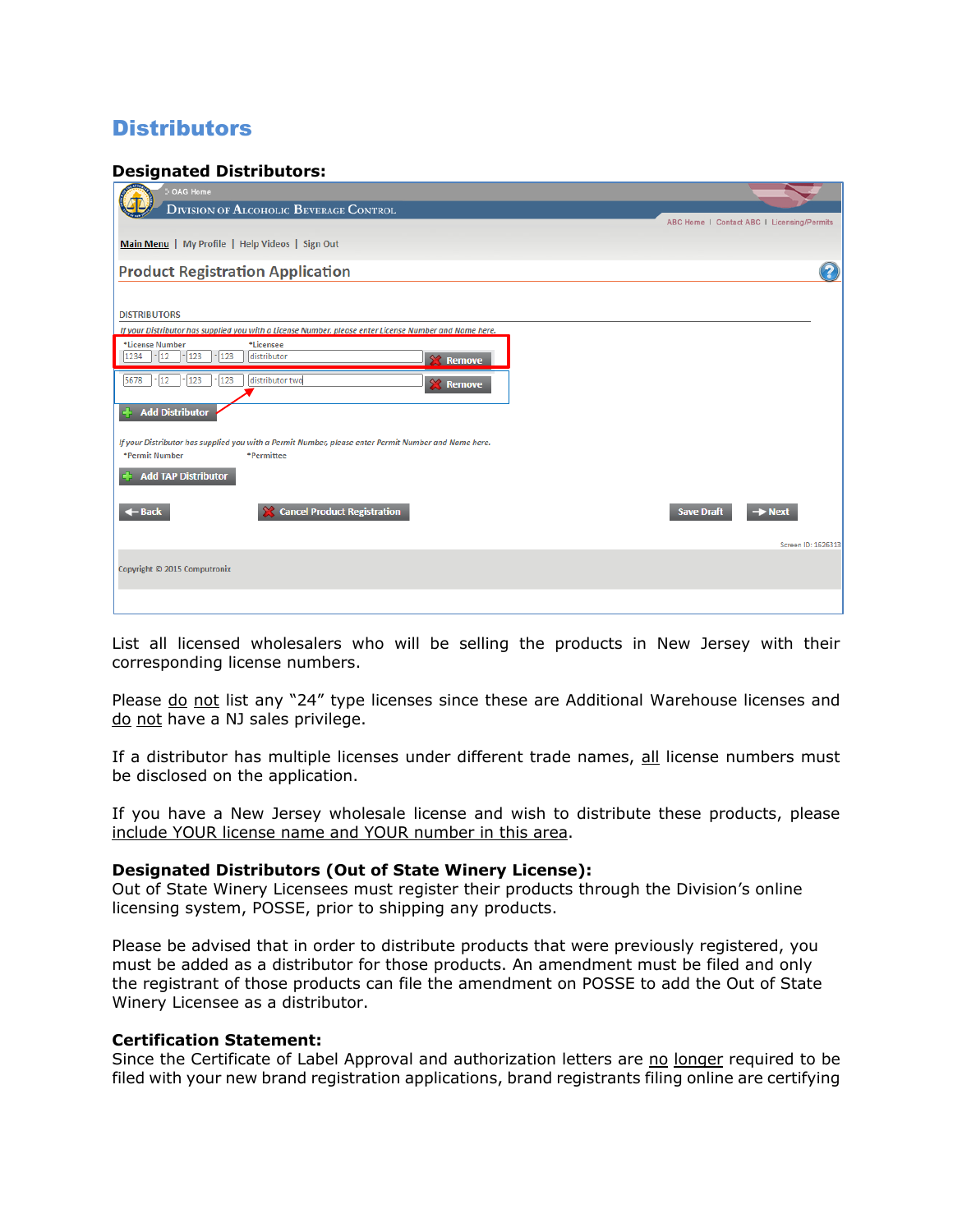that both of these documents can be produced within forty-eight hours of any request by this Division.

If you have any questions concerning brand registration, please call  $(609)$  376-9732.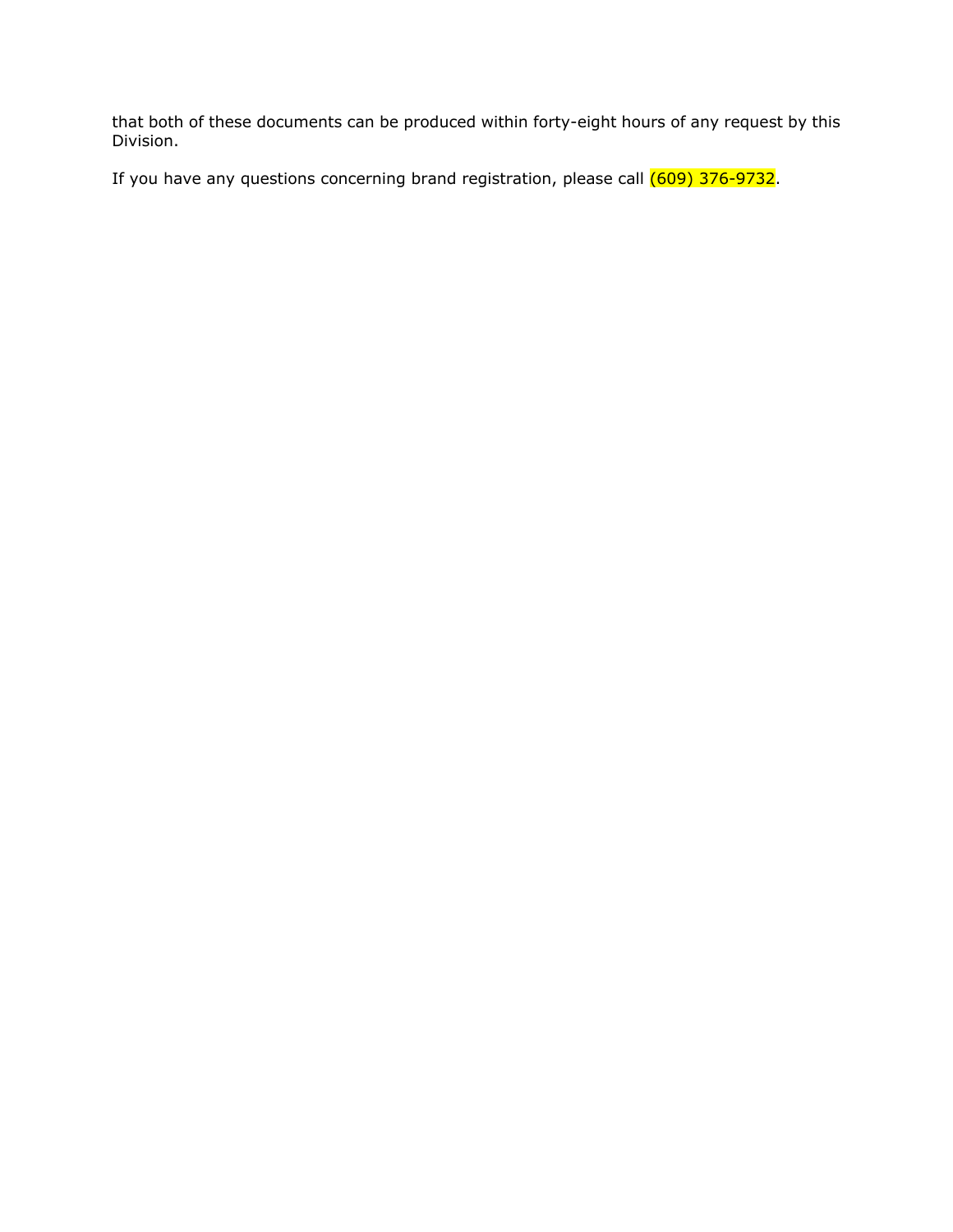#### BRAND REGISTRATION AMENDMENT APPLICATION INSTRUCTIONS (N.J.S.A. 33:1-1.2; N.J.A.C. 13:2-33)

## **Amendments**

**The amendment application allows a brand registrant to add a distributor(s) to product(s) that they currently have registered, and adjust vintages.** 

| THE STATE OF NEW JERSEY<br><b>DEPARTMENT OF LAW &amp; PUBLIC SAFETY</b><br><b>OFFICE OF THE ATTORNEY GENERAL</b> |                                            |
|------------------------------------------------------------------------------------------------------------------|--------------------------------------------|
| OAG Home<br><b>DIVISION OF ALCOHOLIC BEVERAGE CONTROL</b>                                                        | ABC Home I Contact ABC I Licensing/Permits |
| Main Menu   My Profile   Help Videos   Sign Out                                                                  |                                            |
| <b>Product / Brand Registration</b><br><b>MANAGE PRODUCTS</b>                                                    |                                            |
| <b>Register Products</b>                                                                                         |                                            |
| <b>Add Distributor</b><br><b>Adjust Vintages</b>                                                                 |                                            |

To complete an amendment application:

- You must already be a user of the ABC Online Licensing System
- You must already be a brand registrant with current products registered
- You will need the brand registration number for each product that you are adding a distributor too.
- You will need the full name of the distributor and their license number

The filing fee is \$10 per each brand number (product) you are listing.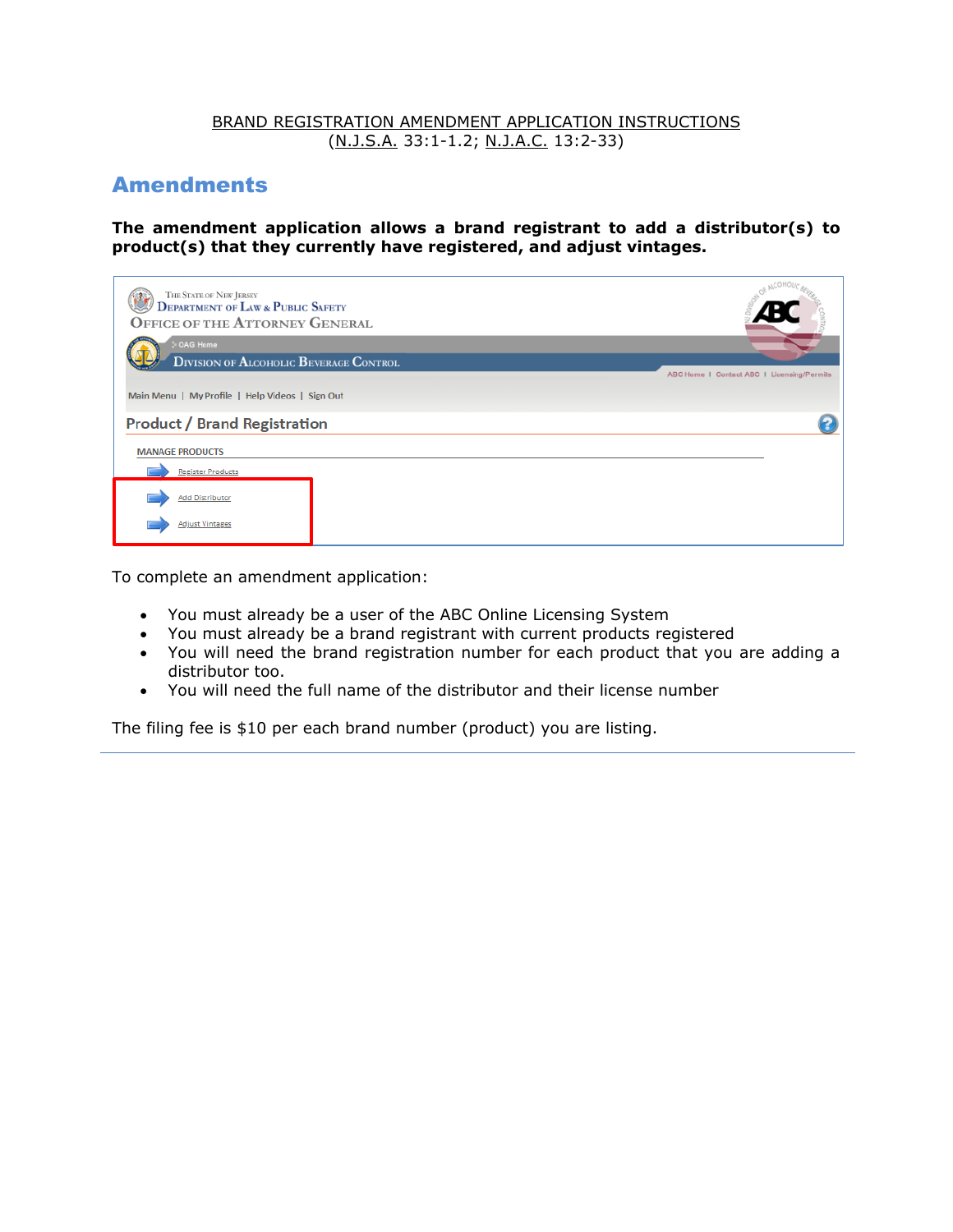# Amendment-Add Distributor

### Registrants are to login in to the POSSE system and click on **Product/Brand Registration**

| Main Menu   My Profile   Help Videos   Sign Out                                                                                                                                                                                                                                                                                                                                                                                     |  |
|-------------------------------------------------------------------------------------------------------------------------------------------------------------------------------------------------------------------------------------------------------------------------------------------------------------------------------------------------------------------------------------------------------------------------------------|--|
| <b>Welcome to Online ABC!</b>                                                                                                                                                                                                                                                                                                                                                                                                       |  |
|                                                                                                                                                                                                                                                                                                                                                                                                                                     |  |
| <b>ANNOUNCEMENTS</b>                                                                                                                                                                                                                                                                                                                                                                                                                |  |
| 10/29/2020 Attention all Brand Registrants                                                                                                                                                                                                                                                                                                                                                                                          |  |
| Please be aware that Product/Brand registration(s) will expire on December 31, 2020. The Product/Brand repewal process<br>will start on November 15, 2020. Brand Registrants may initiate their renewal process at that time. All fees related to<br>product registration are non-refundable by the Division. Products that are not renewed prior to January 15, 2021 will<br>automatically become expired if they are not renewed. |  |
| Æ<br>RC<br>Current Price List (CPL)<br>Licensing                                                                                                                                                                                                                                                                                                                                                                                    |  |
| Permitting<br><b>View Payment Activity</b>                                                                                                                                                                                                                                                                                                                                                                                          |  |
| Æ<br><b>Product/Brand Registration</b><br>Licensing Documents / Templates                                                                                                                                                                                                                                                                                                                                                           |  |

### The next screen MANAGE PRODUCTS appears **Click** on **Add Distributor**

| THE STATE OF NEW JERSEY<br><b>DEPARTMENT OF LAW &amp; PUBLIC SAFETY</b>      |                                            |
|------------------------------------------------------------------------------|--------------------------------------------|
| <b>OFFICE OF THE ATTORNEY GENERAL</b>                                        |                                            |
| <b>OAG Home</b>                                                              |                                            |
| <b>DIVISION OF ALCOHOLIC BEVERAGE CONTROL</b>                                |                                            |
|                                                                              | ABC Home I Contact ABC I Licensing/Permits |
| Main Menu   Product / Brand Registration   My Profile   Help Videos Sign Out |                                            |
|                                                                              |                                            |
| <b>Product / Brand Registration</b>                                          |                                            |
|                                                                              |                                            |
| <b>MANAGE PRODUCTS</b>                                                       |                                            |
| <b>Register Products</b>                                                     |                                            |
| Add Distributor                                                              |                                            |
|                                                                              |                                            |
| <b>Initiate Renewal</b>                                                      |                                            |
|                                                                              |                                            |
|                                                                              |                                            |
| <b>MY PRODUCTS</b>                                                           |                                            |
| Product Search                                                               |                                            |
|                                                                              |                                            |
|                                                                              |                                            |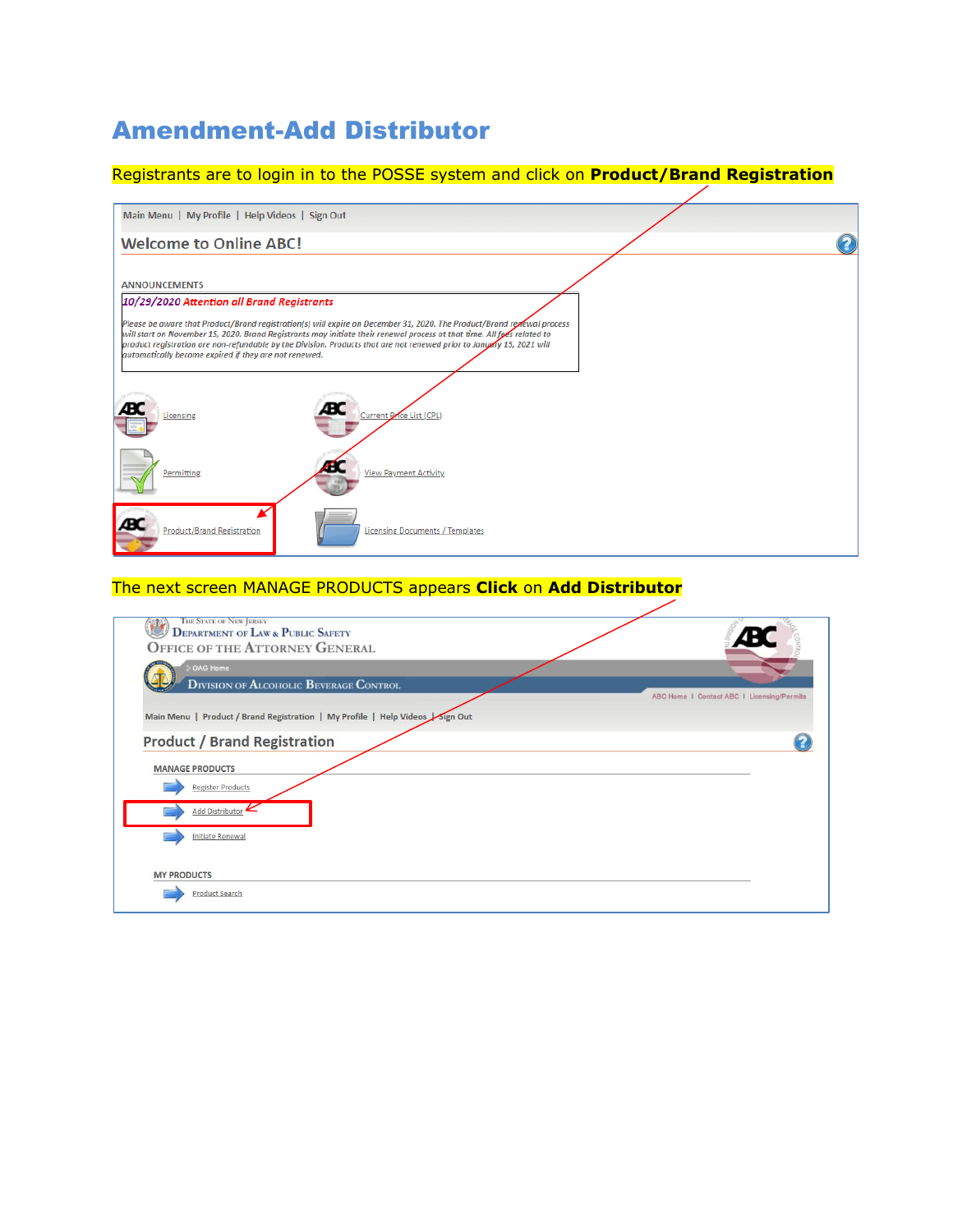# Amendments-Adjust Vintages

### Registrants are to login in to the POSSE system and click on **Product/Brand Registration**



### The next screen MANAGE PRODUCTS appears **Click on Adjust Vintages**

| THE STATE OF NEW JERSEY<br><b>DEPARTMENT OF LAW &amp; PUBLIC SAFETY</b><br><b>OFFICE OF THE ATTORNEY GENERAL</b> |                                            |
|------------------------------------------------------------------------------------------------------------------|--------------------------------------------|
| OAG Home                                                                                                         |                                            |
| <b>DIVISION OF ALCOHOLIC BEVERAGE CONTROL</b>                                                                    |                                            |
|                                                                                                                  | ABC Home   Contact ABC   Licensing/Permits |
| Main Menu   My Profile   Help Videos   Sign Out                                                                  |                                            |
| <b>Product / Brand Registration</b>                                                                              |                                            |
| <b>MANAGE PRODUCTS</b>                                                                                           |                                            |
| <b>Register Products</b>                                                                                         |                                            |
| <b>Add Distributor</b>                                                                                           |                                            |
| <b>Adjust Vintages</b>                                                                                           |                                            |
|                                                                                                                  |                                            |